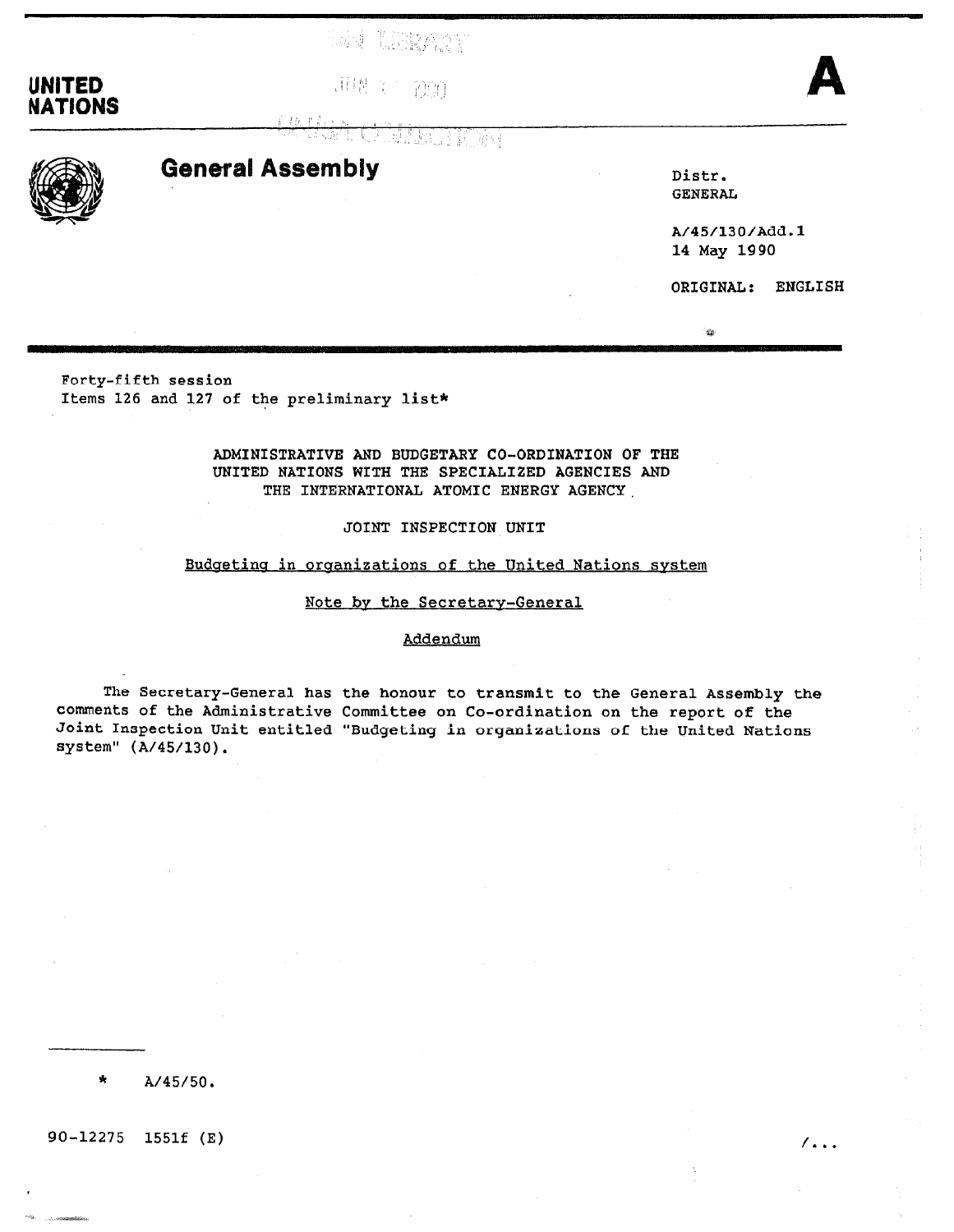A/45/130/Add.l English Page 2

#### ANNEX

## Comments of the Administrative Committee on Co-ordination

1. The Administrative Committee on Co-ordination (ACC) has studied the report of the Joint Inspection Unit entitled "Budgeting in organiaations of the United Nations system" (JIU/REP/89/9, vols. I and II) and has found in it an objective and factual review of important aspects of current budgeting practice in the United Nations system. ACC believes that the report, and in particular the comparative tables in volume II (which it would be desirable for the Unit to bring up to date from time to time), will be a useful source of reference, both for Member States of the organizations of the system and for the organisations themselves as they pursue their aim of enhancing the comparability of their'budgets and the compatibility of their budgeting methods and techniques.

2. ACC has noted that the report gives some recognition to past efforts in this domain and to the positive results already achieved in the harmonisation of budget presentation and practice. At the same time, the Inspector has recognised the unavoidable limits placed on such efforts and results by the specificity of unavoluable limits placed on such ellolts and lesults by the specificity of organizations' mandates, structures and activities and the resulting different requirements of their governing bodies. Thus he points out in paragraph 7 of the report that "the question of budgeting is indeed a very broad and complex one" and that "(budgeting) techniques and methods cannot be examined in isolation and irrespective of the overall budgetary and financial policy of the organizations". In the opinion of ACC, what matters most in the search for greater harmonization of budgeting methods and techniques is that new ideas should be shared and constructively discussed and that each organization should benefit from the experience of others.

3. The report goes beyond a comparison of budgeting techniques and methods alone by dealing with issues of broad financial management and policy. ACC can support a number of the observations and analyses made by the Inspector in this context. However, it considers that some of the related recommendations, notably recommendations 6 and 7, concerning the level of working capital funds and the gradual elimination of reserve accounts, must be read in the light of the actual financial situation, which in many organizations continues to be very critical. As the Inspector confirmed during a preliminary discussion of the report with financial managers of the organizations in the Consultative Committee on Administrative Questions (CCAQ), the recommendations relating to the financing of budgetary expenditures and the level of working capital funds are "based on the assumption of prompt and full payment of the assessed contributions of Member States, as provided for in organizations' financial requlations" (ACC/1989/15, para.9). The application of these recommendations would thus appear, for the present, to be a theoretical rather than a practical possibility.

4. The comments of ACC on these and other recommendations contained in the report are set out in the paragraphs below.

 $/$ ...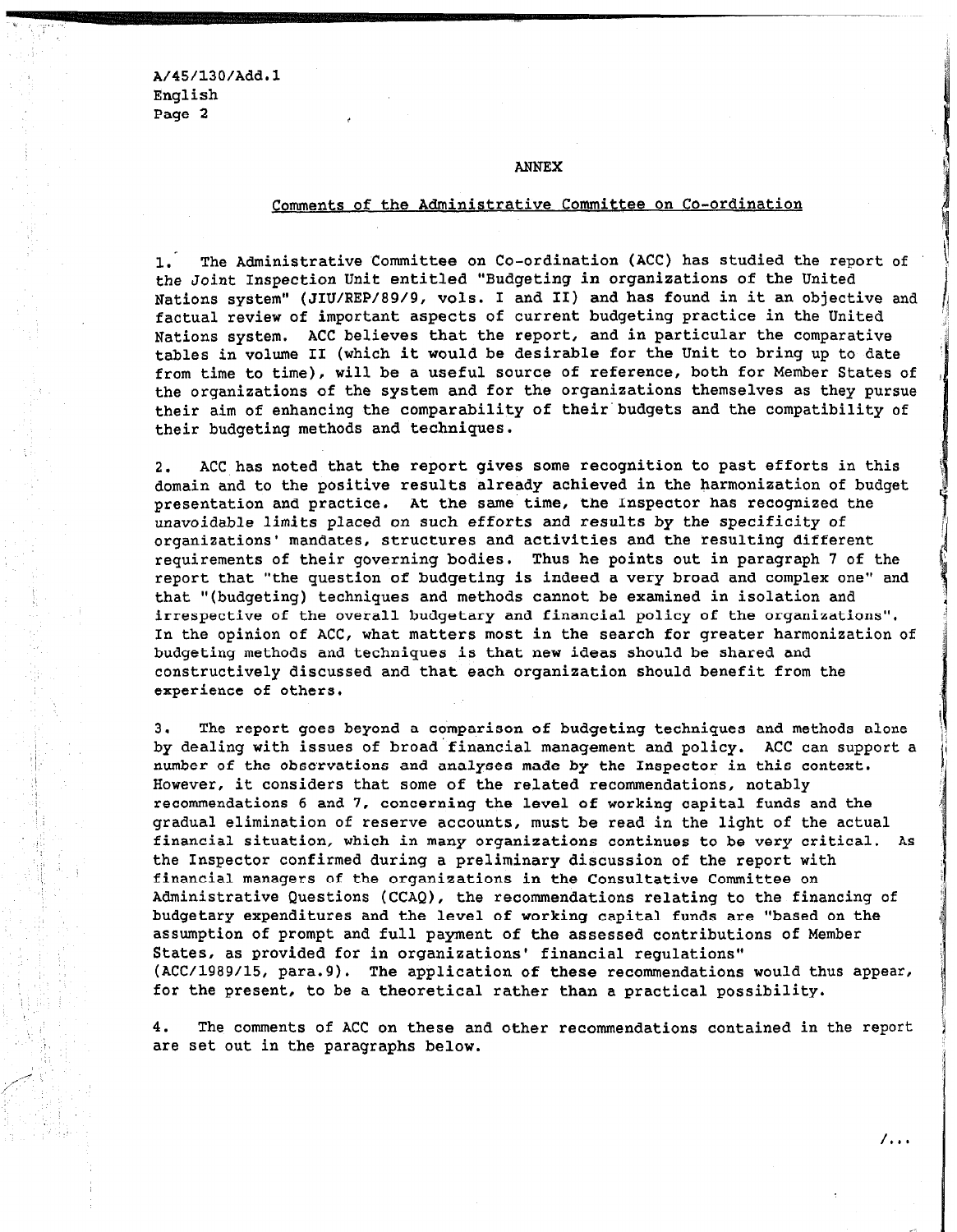A/45/130/Add.l English' Page 3

#### Recommendation 1

5. In this recommendation the Inspector calls for a review by those organizations which do not have programme budgets of the possibilities of introducing them and of developing them to give distinctive indications of planned outputs, He adds that a medium-term plan should constitute the principal policy directive for the organisations' programme budgets,

6. A number of organizations have integrated programme planning, budgeting and evaluation systems under which proposed budgets are formulated in the framework of medium-term plans and presented in programme terms. These organizations are continuing their efforts to make budget documents more transparent and specific with regard to planned outputs. One organization has recently introduced a budget format which for the first time contains a work programme setting out principles, objectives and priorities as well as cost estimates for its various programme activities. In some organizations the budget, while presented in terms of objects of expenditure, is adopted in the.context of a detailed programme description and/or medium-term plan or of governing body decisions fixing levels of activities and resources over several budget periods. In a few cases medium-term planning has been found to be impracticable because of the nature of the activities performed, where to under the implication is because of the network as the acceptance that the theory of the second that the second that the second that the second that the second that the second that the second that the second that which have to respond to drigent heeds as they allse. Thus, Act believes organizations' response to this recommendation will have to depend on their specific circumstances and the requirements of their governing bodies.

#### Recommendation 2

7. In this recommendation the Inspector calls for the general adoption of a  $m_{\text{max}}$  in this recommendation the inspector calls for the general adoption of method of determining real resource growth under which budget estimates are recosted after having been compared with previous resource levels on a constant cost basis. As in the case of recommendation 1, ACC has noted that the practice recommended is already followed in a number of organizations; it has recently been introduced or is under consideration in others. Some organizations, also with a view to determining real growth on a constant cost basis, or for the sake of consistency and continuity, have preferred systems of recosting before comparisons. ACC believes that this recommendation also will need to be considered in the light of the specific circumstances of individual organizations and the requirements of their governing bodies.

#### Recommendation 3

8. This recommendation, which calls for the establishment by those governing bodies of organizations which have not already done so of a small group of experts to examine budget proposals and related matters, is for examination by the governing bodies concerned.

## Recommendation 4

9. This recommendation calls upon organizations to consider the possibility of introducing a "contingency margin" in their approved budget (a portion of the appropriations not to be expended pending the receipt of contributions), after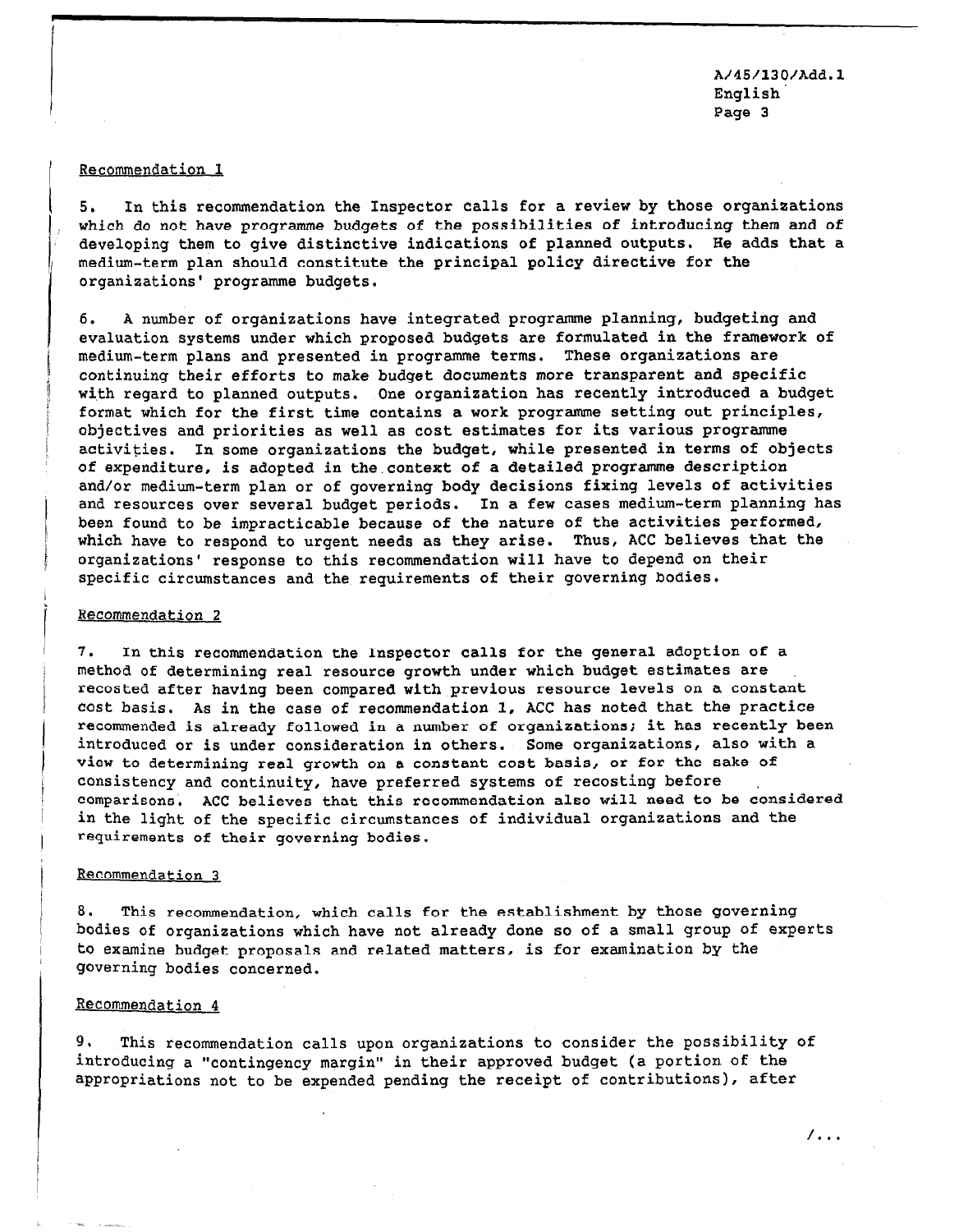Af45/13o/Aaa.l English Page 4

 $\mathsf{L}$ 

review of the experience of organizations that have applied such a margin and discussion of the possibility in CCAQ.

10. After'discussion in CCAQ as recommended, ACC has found no evidence that contingency margins encourage prompt payment of assessed contributions. Indeed, the available experience suggests that the opposite is the case, and that the most likely effect of contingency margins would be to lead Member States to limit their payments on the assumption that the programme and the budget were not authorized for full implementation. This would introduce an element of uncertainty about the programme to be implemented or would make the implementation of the programme dependent on the timing of payment of contributions.

11, It is, however, the question of principle that arises in this connection that constitutes, in the view of ACC, the most serious objection to contingency margins in the budgets of organizations of the system. The existence of such margins would imply that Member States had the option of not honouring the obligations provided for in the constitutional instruments and financial regulations to which they had subscribed in joining the organizations. ACC believes that there can be no compromise with the principle that when governing bodies approve a programme and a budget they intend them to be carried out in full. Member States then have an obligation to pay in full and on time the contributions required for this purpose,

#### Recommendation 5

12. Under this recommendation member States that tax the salaries of staff members IZ. Onder this recommendation member states that the saturies of stat of the organizations are called upon to compensate fully for the administrative costs involved in the related reimbursement arrangements and to cover both the reimbursements and the administrative costs in advance. ACC can support the recommendation in principle in the interests of alleviating financial burdens both for organizations and for nearly all member States, which do not levy such taxes, but considers that it is a matter for consideration in the first instance by the member States that do levy them.

#### Recommendation 6

13. In this recommendation the Inspector expresses the view that:

(a) Working capital funds should not in principle amount to more than one twelfth of the overall level of annual reqular budgets (4 per cent for biennial budgets and corresponding percentages where budget periods are of different durations);

(b) Such funds should be used mainly to meet shortfalls in the receipt of assessed contributions (exclusively for that purpose after the restoration of organizations' financial viability).

14. The first part of the recommendation appears to recognize the need for working capital funds to provide a minimum of funds to cover temporary shortfalls in the receipt of assessed contributions. However, ACC has found no technical justification in the report to support the proportional relationships recommended

 $\overline{\phantom{a}}$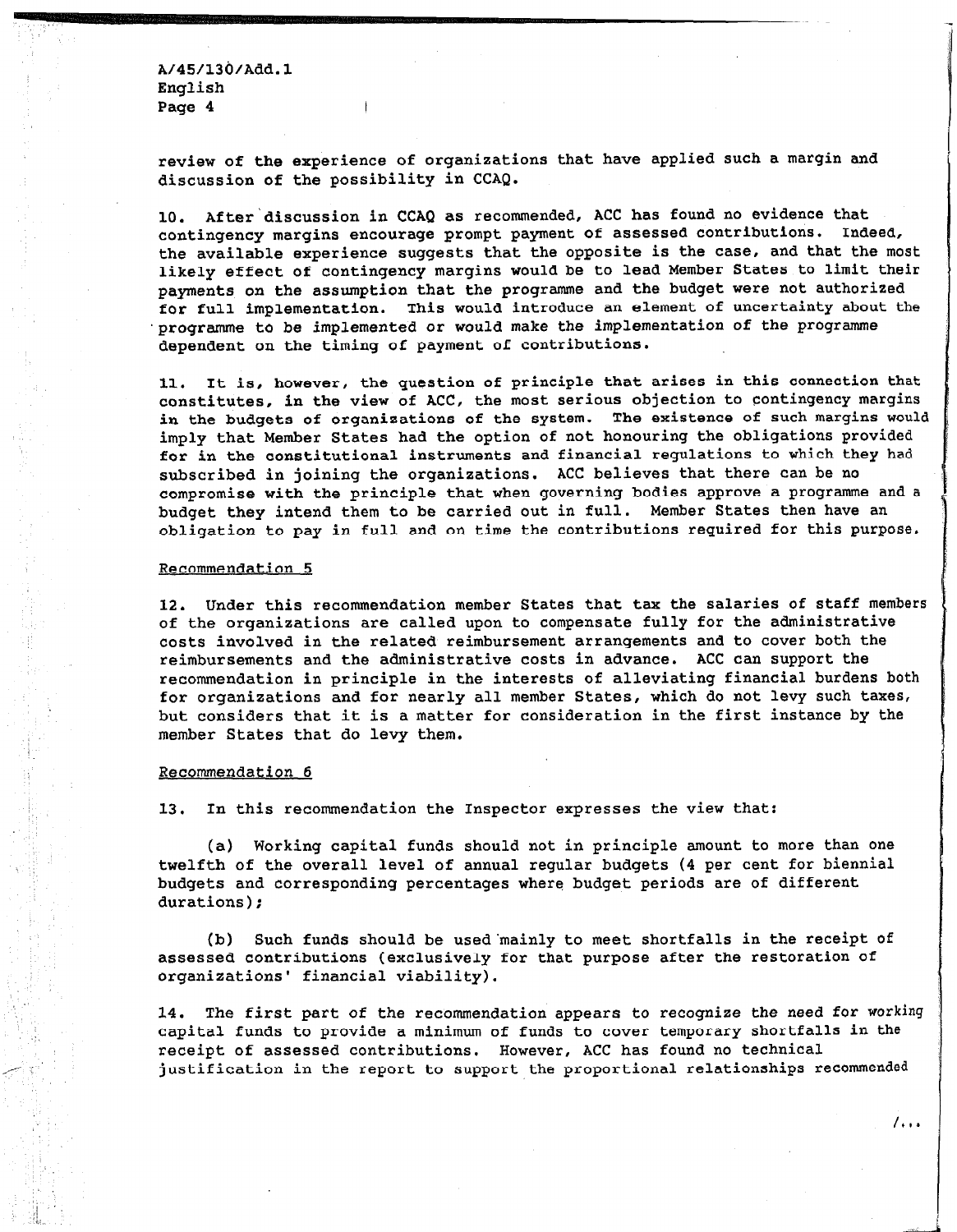A/45/130/Add.l English Page 5

 $/$  . . .

between the levels of working capital funds and of regular budgets, ACC believes, indeed, that differences in the experience of the various organizations as regards the rate and extent of collection of contributions would make any system-wide relationship between these levels impractical. An even more important objection to such a measure is that the long-standing financial situation of a number of organizations is characterised not only by late payment of contributions but also by failure to pay large amounts: in these circumstances working capital funds, whatever their relationship to the level of the regular budget, have proved to be insufficient. Accordingly, ACC views the first part of the recommendation with concern.

15. With regard to the second part of the recommendation, it is the case that the use of a number of working capital funds is restricted to financing budgetary expenditures pending the receipt of contributions. However, ACC sees no question of principle involved in such arrangements. It believes that the use of working capital funds in some organizations to meet unforeseen and extraordinary expenses reflects actual needs; it has indeed helped to reduce recourse to supplementary budgets and has also enabled organizations to make smaller budgetary provisions for unforeseen expenditure than would otherwise have been required. In other organixations the possibility of using working capital funds for other specific purposes approved by governing bodies has proved to be indispensable in practice.

#### Recommendation 7

16, This recommendation calls for the reduction and gradual elimination of reserve accounts and funds as organizations' financial viability is restored. Where absolutely necessary, supplementary budgets or, where this is not possible, a borrowing facility would be used in their place. Interest and other charges resulting from borrowing would be borne by those member States which have failed to pay their assessed contributions promptly and in full.

17. ACC has noted that this recommendation is predicated upon the restoration of normal financial conditions, a situation which it may not be realistic to expect in the near future, ACC regards reserve accounts or funds simply as one of the instruments of financial management available to organizations for use according to their circumstances. Borrowing is another such instrument. The treatment recommended for interest and other charges resulting from borrowings is for the consideration of Governments. ACC notes, however, that proposals concerning the payment of interest by Governments on unpaid contributions have not so far been accepted by most governing bodies.

#### Recommendation 8

18. This recommendation, aimed at minimizing the adverse effects Of currency fluctuations, provides that:

(a) Organizations incurring over 85 per cent of their expenditures in the currency of their headquarters country should adopt that currency for budgetary purposes;